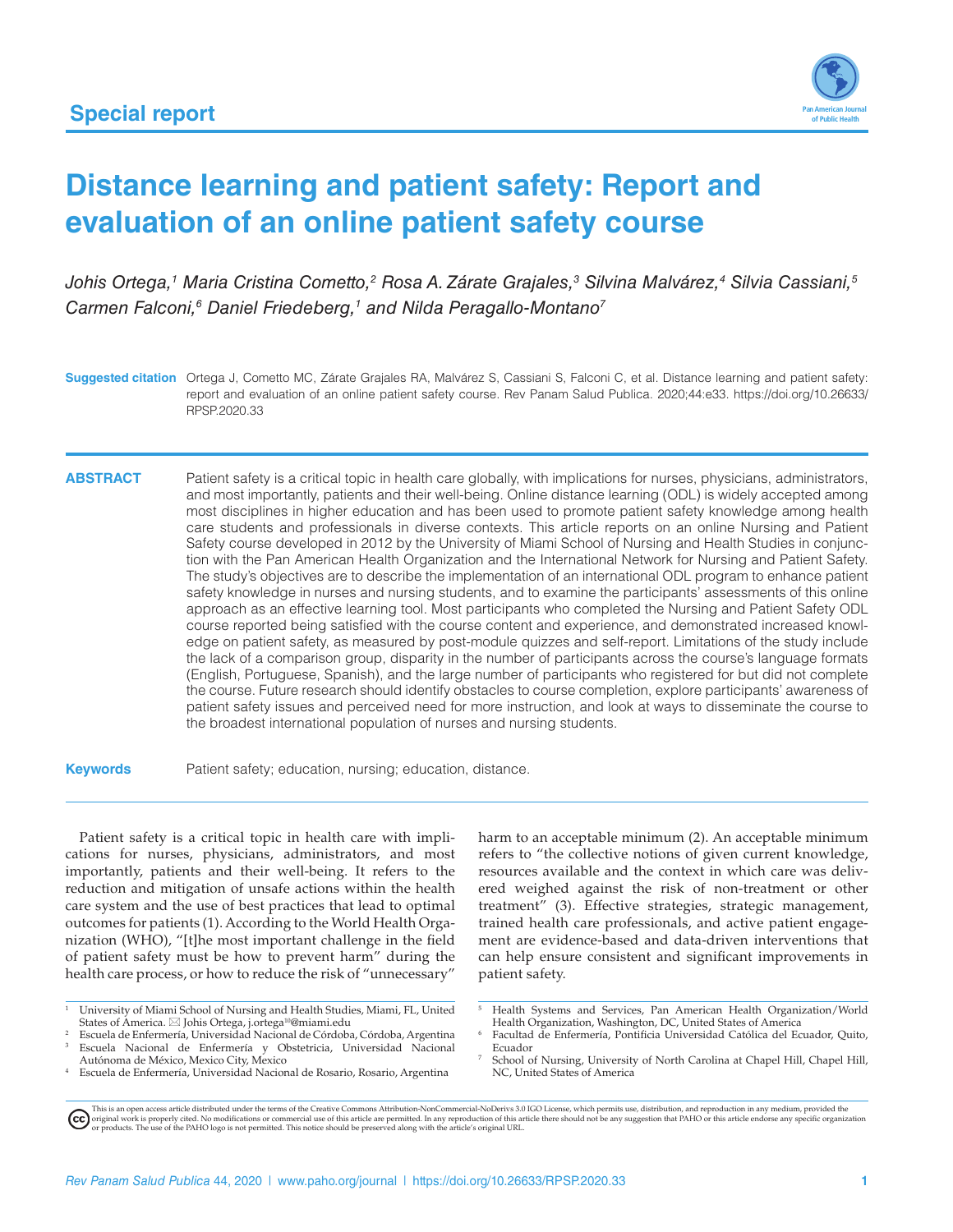There are significant consequences for patients and health care personnel when patient safety is compromised. According to the landmark report, *To Err Is Human*: *Building a Safer Health System*, between 44 000 and 98 000 deaths in the United States resulted from preventable medical errors in hospitals in 1997 – a number that exceeded deaths from motor vehicle accidents, breast cancer, or AIDS (4). Indeed, the biggest challenge in the field of patient safety is how to prevent harm, particularly "avoidable harm" (2). According to the WHO, one in ten hospitalized patients experience harm, and half of these incidents can be categorized as preventable (2). Preventable medication errors alone result in a loss of \$42 billion globally every year (2), and this cost escalates each year errors go unaddressed. Along with this heavy financial burden, there is a diminution in public trust, as well as a loss of morale among health care personnel when a patient develops a complication or dies from a preventable medical error. The WHO has found that most errors are caused by faulty systems, processes, and conditions that increase the incidence of errors, as well as from human factors; thus, mistakes can be avoided by designing health information systems at all levels to help practitioners and patients make safe health care decisions (2).

The WHO's IBEAS pioneer study of patient safety errors in five Latin American countries found that 10% of hospitalized patients had experienced a current or recent adverse event and 20% experienced harm during their hospitalization, including pneumonia, infection, and sepsis. Concluding that almost 60% of these incidents were preventable, they recommend developing locally-based solutions to increase awareness on patient safety, tailoring interventions to populations at greatest risk, and promoting a culture of patient safety among health care providers (5). The WHO has developed a number of initiatives (2) to promote expertise, innovation, and involvement in patient safety globally, focusing on collaboration and capacity-building among stakeholders including patients, providers, organizational leaders, researchers, policymakers, and industry. These initiatives include "global patient safety challenges" focusing on medications (6), clean care and safe surgical practices; strengthening knowledge transfer and technical capacity; empowering patients and families to serve as safety advocates; a health care professions curriculum guide; developing organizational leadership capacity; technical training for primary care settings; measuring, collecting, and analyzing data on patient safety incidents; and monitoring the efficacy of health care system improvements (2). In the context of challenges faced by developing countries, Johnston et al. report on a fellowship to prepare physicians to lead interdisciplinary patient safety initiatives in resource-limited health care environments (7), while Elmonstri et al. propose a holistic, integrated, patient-centered approach to improving patient safety that engages political leaders and stakeholders, empowers regulatory bodies, promotes a culture of safety, supports research and technology infrastructures, and prioritizes patient safety in health care education (8).

Online distance learning (ODL) is widely accepted among most disciplines in higher education, including nursing, and leads to many positive performance results; indeed, it has become the "new normal" study method (9), offering students a high degree of flexibility and convenience (10), and thus eliciting active involvement in the online learning environment. Research on training using mobile devices, or

mLearning, has demonstrated students' widespread use of these devices to achieve their training goals using digital technologies (11).

ODL has been used to promote patient safety knowledge among health care students and professionals in diverse contexts, including improving systems-level thinking as well as attitudes toward and knowledge about patient safety in medical students (12), and internationally, preparing graduate-level health professionals to rebuild health systems in fragile and conflict-affected areas (13). In a review of 22 eLearning studies focusing on continuing education for registered nurses in a broad range of countries, Rouleau et al. found that most of the studies reported favorable outcomes for nurses' satisfaction, learning, and skills; however, the authors identified a need for research to understand how and whether nurses are applying their new knowledge to their work, and how factors such as patient outcomes and cost containment may be impacted (14).

Given these overall positive results, it seems clear that there are many reasons why nursing students may choose ODL for postgraduate education. Ballman et al. suggest it allows registered nurses to pursue higher degrees without having to leave their clinical positions (15), and report that students demonstrate digital literacy and are comfortable with the online learning environment. Merrill describes today's nursing students as the NET Generation, a group that came of age in a "media-rich" world and expects to use online technologies in education; thus, faculty and nursing school curriculums must adapt to new learning preferences that may challenge traditional teaching methods (16). At the same time, according to Neville et al. (17), even tech-savvy health professional educators (HPEs) may encounter challenges when integrating online technology into their didactic work. After taking a postgraduate ODL course on using information and communication technology (ICT) in health care education, HPEs reported greater confidence in using ICT but felt less in control of the technologies; the authors attribute this outcome to an experience of increased cognitive load, and propose that future research investigate the role of metacognition and cognitive load in the development of HPEs' perception of ICT control within the context of health professional education (17).

Despite the massive development and benefits of ODL in education, its successful implementation and the full realization of its potential depend on whether students as well as faculty are willing to accept and adopt the technology (18–20). Consequently, it is crucial for education professionals and policy makers to consider the factors that affect the user's acceptance of Internet-based learning platforms, as well as educators' ability and inclination to design and implement ODL courses. As suggested by recent studies, implementation of eLearning is not merely a technological solution, but also a process involving sociocultural and individual behavioral factors (16, 21, 22) as well considerations of confidence, locus of control, cognitive load, and metacognition (17).

This report describes a free, online patient safety course developed in 2012 by the University of Miami School of Nursing and Health Studies (SONHS) in conjunction with the Pan American Health Organization (PAHO) and the International Network for Nursing and Patient Safety (INNAPS). The course targets nurses and nursing students and discusses topics such as proper hygiene, fall prevention, medication errors, and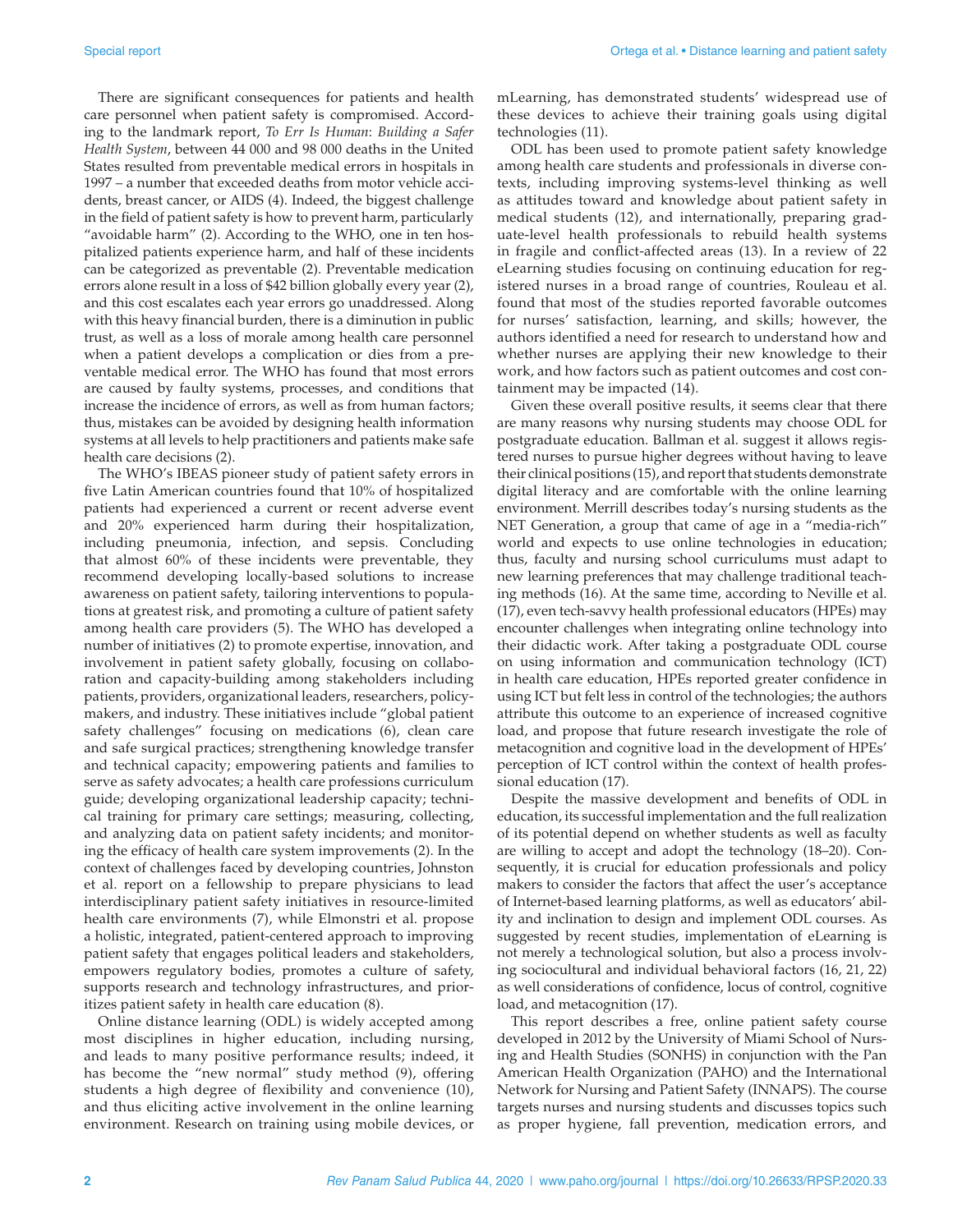patient rights; it is offered in English, Portuguese, and Spanish. We discuss the course's purpose, design, components, and implementation; report on user demographics and how they evaluated the course; and suggest improvements for future iterations of this course. The report's objectives are to describe the implementation of an international ODL program to increase knowledge about patient safety in nurses and nursing students, and to examine participants' assessments of this online approach as an effective learning tool to enhance patient safety.

#### **Course description and development**

The Nursing and Patient Safety course is an open-ended distance-learning course designed to help practicing nurses and nursing students learn and maintain skills related to the provision of safe patient care. It is an interactive compilation of up-to-date, authoritative nursing guidelines as they apply to the most urgent safety concerns of patients today. Its content draws from multiple sources, including the WHO and the Joint Commission's Patient Safety Solutions. The program discusses important patient safety risks with specific recommendations for patient damage avoidance and risk minimization.

The course is hosted on Moodle, a free and open-source learning management system, and is accessed at patientsafetycourse.org. An introduction is followed by 11 modules; 9 patient care approaches are divided into 7 of the modules, and issues central to the nurse's role in supporting patient safety are covered in the 4 remaining modules (Table 1). A glossary of key terms and a list of additional resources can be consulted at any point during the course.

Before beginning the first module, students must complete a 17-item registration which includes questions about their demographics, educational background, and roles in the nursing profession. To receive a certificate of completion, students must complete all 11 modules and pass each module's quiz with a score of 100%. Each quiz is comprised of 10 multiple-choice questions; students are able to retake them as many times as needed until they obtain 100% correct answers. Students are also required to complete a course evaluation consisting of 12 items rated on a 5-point scale ("strongly agree" to "strongly disagree"); an opportunity to provide open-ended comments is also offered.

As a WHO Collaborating Centre for Nursing Workforce Development and Patient Safety, the University of Miami School of Nursing and Health Studies has a mandate from the WHO and PAHO to promote patient safety in nursing through programs such as the online Nursing and Patient Safety course. This mandate is further strengthened by SONHS's membership in INNAPS. SONHS developed the course in collaboration with PAHO and INNAPS. In a workshop setting, INNAPS members and PAHO representatives reviewed the content developed by the SONHS team to ensure it was relevant, comprehensive, concise, and culturally appropriate for nurses in the Americas and throughout the world; changes were made through a consensus-building process. Course dissemination was achieved through SONHS, PAHO, WHO, and INNAPS. The members of this network are mainly from Latin America and the Caribbean, and through their contacts in the education and health sectors, the course has been disseminated throughout educational institutions and hospitals in the hemisphere.

#### **TABLE 1. Nursing and Patient Safety course: content and objectives**

|    | <b>Module Name</b>                                                                                                | <b>Objectives</b>                                                                                                                                                                                                                                                                                                                                                  |
|----|-------------------------------------------------------------------------------------------------------------------|--------------------------------------------------------------------------------------------------------------------------------------------------------------------------------------------------------------------------------------------------------------------------------------------------------------------------------------------------------------------|
| 1. | <b>Improved Hand</b><br><b>Hygiene to</b><br><b>Prevent Health</b><br><b>Care-Associated</b><br><b>Infections</b> | Describe the five moments of hand hygiene<br>$\bullet$<br>Match the correct hand hygiene method to the<br>$\bullet$<br>clinical situation<br>Apply correct hand hygiene techniques to your<br>٠<br>nursing practice                                                                                                                                                |
|    | 2. Patient<br><b>Identification</b>                                                                               | Describe the appropriate steps to be used in<br>٠<br>patient identification<br>Describe the appropriate steps for labeling lab<br>۰<br>specimens<br>Identify interventions to help prevent patient<br>٠<br>identification errors                                                                                                                                   |
|    | 3. Communication<br><b>During Patient</b><br><b>Handovers</b>                                                     | Define the SBAR communication technique<br>$\bullet$<br>• Describe each element of the SBAR<br>communication technique<br>Evaluate the use of the SBAR technique in different<br>٠<br>situations                                                                                                                                                                   |
|    | 4. Medication Safety<br><b>Basics</b>                                                                             | Describe the "five rights" of medication<br>٠<br>administration<br>Describe the additional proposed "rights" of<br>٠<br>medication administration<br>Identify situations in which medication errors<br>٠<br>could occur<br>Describe the proper use of injection device<br>٠                                                                                        |
|    | 5. Additional Topics<br>in Medication<br><b>Safety</b>                                                            | Identify high-alert medications<br>$\bullet$<br>Identify safe nursing interventions during the<br>٠<br>administration of high-alert medications<br>Identify safe nursing interventions to prevent<br>٠<br>catheter and tubing misconnections                                                                                                                       |
|    | 6. Assuring<br><b>Medication</b><br>Accuracy at<br><b>Transitions in</b><br>Care                                  | Describe the steps of a proper medication<br>reconciliation process<br>Identify situations in which medication<br>٠<br>reconciliation is necessary<br>Describe the potential consequences of an<br>٠<br>inadequate medication reconciliation process<br>Identify safe nursing interventions to prevent errors<br>٠<br>during the medication reconciliation process |
| 7. | <b>Fall Prevention</b>                                                                                            | Describe the elements of the Morse Fall Scale<br>٠<br>Apply Morse scale to identify patients at risk for<br>٠<br>falls<br>Identify nursing interventions to prevent falls<br>٠                                                                                                                                                                                     |
|    | 8. Pressure Ulcer<br><b>Prevention</b>                                                                            | Describe risk factors that contribute to the<br>٠<br>development of pressure ulcers<br>Identify the elements of the Norton Scale<br>٠<br>Apply the Norton Scale to identify patients at high<br>$\bullet$<br>risk of developing pressure ulcers<br>Identify nursing interventions to prevent pressure<br>ulcers                                                    |
|    | 9. Psychological<br>Wellbeing                                                                                     | Analyze the concept of psychological wellbeing<br>and its dimensions<br>Understand that psychological wellbeing is an<br>٠<br>integral part of quality nursing care<br>Identify the care strategies that ensure<br>٠<br>psychological wellbeing                                                                                                                    |
|    | 10. Safe Procedures                                                                                               | Describe the elements of pre-procedure<br>٠<br>verification<br>ldentify the correct steps of "time out"<br>$\bullet$<br>Identify situations in which "time out" must be<br>٠<br>done                                                                                                                                                                               |
|    | 11. Patient Rights                                                                                                | Recognize that respect for patients' rights is an<br>integral part of the concept of patient safety<br>Identify actions that promote patients' rights<br>$\bullet$<br>Give examples of how legislation has provided<br>٠<br>mechanisms by which patients' rights are<br>protected                                                                                  |

SBAR: Situation, Background, Assessment, Recommendation *Source:* prepared by authors from the study results.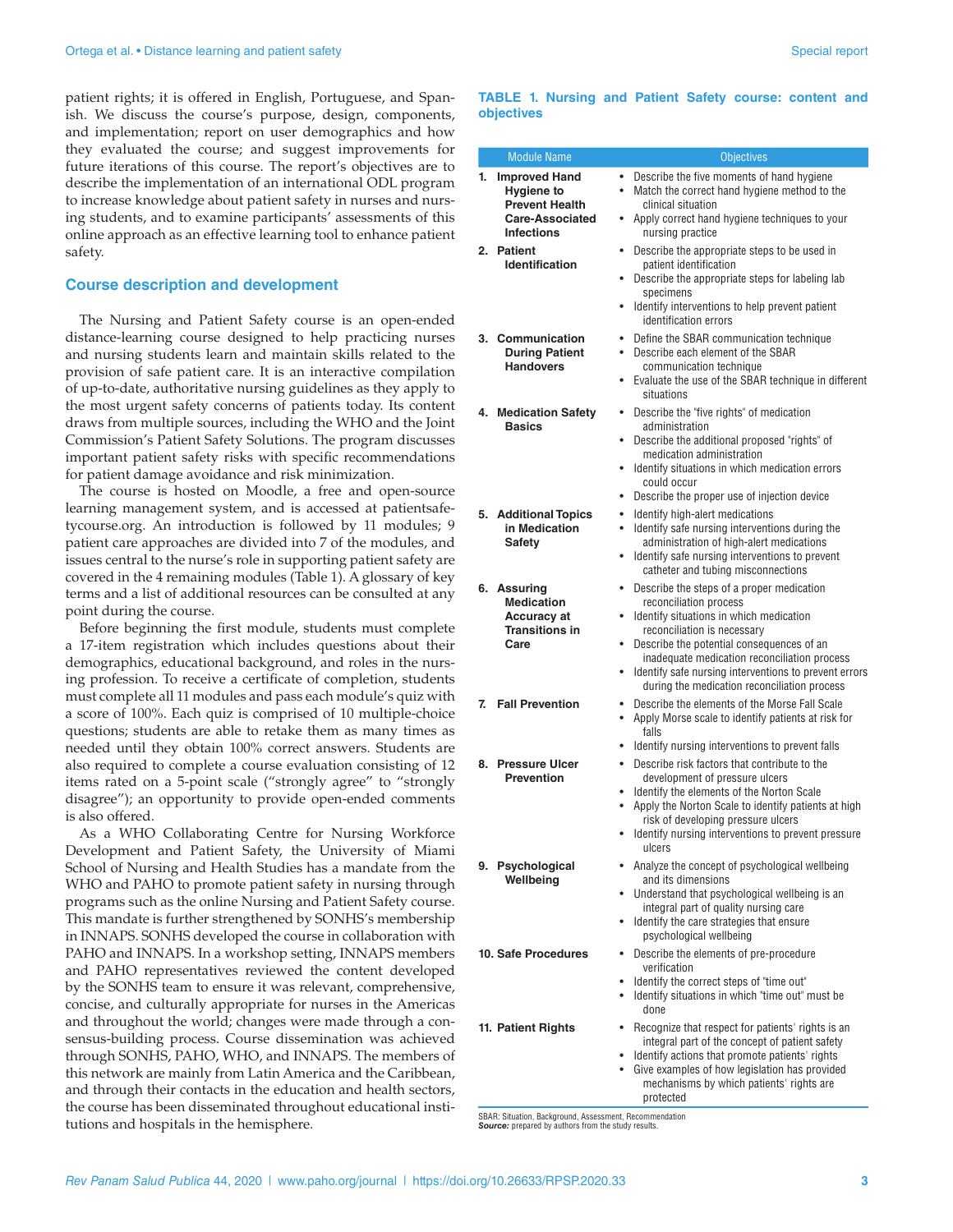### **RESULTS**

#### **Participant characteristics**

The sample data were compiled from responses submitted to the course registration page through January 2019. A total of 16 412 nurses and nursing students completed the registration (Table 2) and opted to take the course in one of three languages (Spanish = 13 166 [80.2%]; English = 1 992 [12.1%]; Portuguese = 1 254 [7.6%]). Across all three language formats, the majority of those registering were female (Spanish = 10 968 female [66.8% of all registrants]; English =  $1\,522$  [9.3%]; Portuguese =  $1\,060$ [6.6%]). At least three-quarters of registrants within each language format were female (84.5% of Portuguese speakers were female, 83.3% of Spanish speakers, and 76.4% of English speakers). On average, registrants were in their early thirties (Spanish  $= 30.1$  years; English  $= 31.4$ ; Portuguese  $= 33.2$ ).

Of all of the registrants, 7 999 (48.7%) were practicing nurses  $(Spanish = 6 191$  nurses [37.7% of all registrants]; English = 1 107 [6.7%]; Portuguese = 701 [4.3%]) and 8 413 (51.3%) were nursing students (Spanish = 6 975 students [42.5% of all registrants]; English = 885 [5.4%]; Portuguese = 553 [3.4%]). A greater percentage of nursing students (53%) than nurses (47%) registered for the course in Spanish, while for the English and Portuguese courses a greater percentage of nurses (55.6% and 55.9% respectively) registered than nursing students (44.4% and 44.1%).

Registrants came from 107 countries and six continents (Table 3). The Spanish-speaking countries with the highest number of participants were Colombia (5 089; 31% of all registrants), Ecuador (2 939; 18%), and Argentina (2 144; 13%). Of the Portuguese-speaking countries, Brazil (2 010; 12% of all registrants) had the highest number of participants. The English-language format was accessed predominantly by students from the United States (500; 3% of all registrants) and Saudi Arabia (258; 1.6%).

#### **Course completion and evaluation**

Participants who completed all 11 of the quizzes following each module were counted as having completed the course. Of the 16 412 participants who registered for the course, 11 525 (70.2%) attempted the first quiz and went on to complete the course. Students were required to complete a course evaluation before accessing the certificate of completion. Evaluations were

#### **TABLE 2. Demographics of participants registered for the Nursing and Patient Safety course (N = 16 412)**

|                           |                | <b>Spanish</b> |            | <b>English</b>          |            | Portuguese | <b>Totals</b>                                         |   |  |  |
|---------------------------|----------------|----------------|------------|-------------------------|------------|------------|-------------------------------------------------------|---|--|--|
|                           | $\overline{n}$ | $\%$           | $\sqrt{n}$ | $\%$                    | $\sqrt{n}$ | $\%$       | $\sqrt{n}$                                            | % |  |  |
| Male                      |                |                |            | 2 198 (16.7) 470 (23.6) |            |            | 194 (15.5) 2 862 (17.4)                               |   |  |  |
| Female                    |                |                |            |                         |            |            | 10 968 (83.3) 1 522 (76.4) 1 060 (84.5) 13 550 (82.6) |   |  |  |
| <b>Students</b>           | 6975           | (53)           |            |                         |            |            | 885 (44.4) 553 (44.1) 8413 (51.3)                     |   |  |  |
| <b>Nurses</b>             | 6 191          |                |            |                         |            |            | $(47)$ 1 107 $(55.6)$ 701 $(55.9)$ 7 999 $(48.7)$     |   |  |  |
| <b>Total registration</b> |                |                |            |                         |            |            | 13 166 (80.2) 1 992 (12.1) 1 254 (7.6) 16 412 (100)   |   |  |  |

*Source:* prepared by authors from the study results.

#### **TABLE 3. Participants registered for the Nursing and Patient Safety course, by country and language (N = 16 412)**

| Country                               |                | <b>Number of Participants</b> |                |              |  |  |  |  |  |
|---------------------------------------|----------------|-------------------------------|----------------|--------------|--|--|--|--|--|
|                                       | English        | <b>Spanish</b>                | Portuguese     | <b>Total</b> |  |  |  |  |  |
| Argentina                             | 42             | 2 0 8 3                       | 19             | 2 1 4 4      |  |  |  |  |  |
| <b>Belize</b>                         | 93             | 10                            | 0              | 103          |  |  |  |  |  |
| <b>Bolivia</b>                        | $\overline{2}$ | 108                           | 3              | 113          |  |  |  |  |  |
| <b>Brazil</b>                         | 60             |                               | 1123           | 1 2 1 0      |  |  |  |  |  |
| <b>Chile</b>                          | $\mathbf{0}$   |                               | 0              | 54           |  |  |  |  |  |
| Colombia                              | 174            | 4 8 6 2                       | 53             | 5 0 8 9      |  |  |  |  |  |
| <b>Dominican</b><br>Republic          | 5              | 119                           | $\mathbf{0}$   | 124          |  |  |  |  |  |
| <b>Ecuador</b>                        | 139            | 2776                          | 24             | 2939         |  |  |  |  |  |
| Egypt                                 | 75             | $\overline{2}$                | $\mathbf{0}$   | 77           |  |  |  |  |  |
| <b>El Salvador</b>                    | 12             | 152                           | 3              | 167          |  |  |  |  |  |
| <b>Honduras</b>                       | 50             | 955                           | 10             | 1015         |  |  |  |  |  |
| India                                 | 104            | 0                             | 0              | 104          |  |  |  |  |  |
| Jordan                                | 69             | $\overline{0}$                | $\mathbf{0}$   | 69           |  |  |  |  |  |
| <b>Mexico</b>                         | 44             | 1 0 4 1                       | 3              | 1 0 8 8      |  |  |  |  |  |
| Nicaragua                             | $\mathbf 0$    | 76                            | $\mathbf{0}$   | 76           |  |  |  |  |  |
| Nigeria                               | 25             | $\mathbf{0}$                  | $\mathbf{0}$   | 25           |  |  |  |  |  |
| Peru                                  | 23             | 286                           | 7              | 316          |  |  |  |  |  |
| <b>Philippines</b>                    | 39             | 0                             | 0              | 39           |  |  |  |  |  |
| <b>Puerto Rico</b>                    | $\mathbf{0}$   | 28                            | 0              | 28           |  |  |  |  |  |
| Qatar                                 | 37             | 1                             | 0              | 38           |  |  |  |  |  |
| Saudi<br>Arabia                       | 258            | 0                             | $\mathbf{0}$   | 258          |  |  |  |  |  |
| Spain                                 | 29             | 426                           | 0              | 455          |  |  |  |  |  |
| <b>United Arab</b><br><b>Emirates</b> | 35             | 1                             | 0              | 36           |  |  |  |  |  |
| <b>United</b><br><b>States</b>        | 467            | 29                            | $\overline{4}$ | 500          |  |  |  |  |  |
| <b>Uruguay</b>                        | 1              | 30                            | 0              | 31           |  |  |  |  |  |
| Other <sup>1</sup>                    | 209            | 100                           | 5              | 314          |  |  |  |  |  |
| <b>Total</b>                          | 1992           | 13 166                        | 1 2 5 4        | 16 412       |  |  |  |  |  |

'Countries with fewer than 25 participants: Andorra (1); Angola (1); Antigua and Barbuda (2); Australia (11); Anang (4); Bahrans (4); Bahrans (6); Bahrans (6); Bahrans (4); Bahrans (4); Bahrans (4); Bahrans (4); Bahrans (4 Thailand (2); Trinidad and Tobago (2); Turkey (1); United Kingdom (15); Venezuela (21); Viet Nam (1); Yemen (1); Zambia (4); Zimbabwe (2).<br>**Note:** language refers to the language in which the course was taken.<br>**Source:** prepared by authors from the study results.

overwhelmingly positive across all language formats (Table 4), with 98.9% of respondents agreeing or strongly agreeing that they felt positively about the course. Similarly, almost all students (97%) agreed or strongly agreed that the course was relevant to their nursing practice; that it was culturally appropriate for them (97.7%); that they learned something new (98.4%); that they could apply their new knowledge toward their nursing practice (98.6%); and that they would recommend the course to a colleague (98.8%).

#### **DISCUSSION**

ODL depends on technology and its continued advances to support students through essential components such as online discussion, instructor feedback, and evaluation (23). Many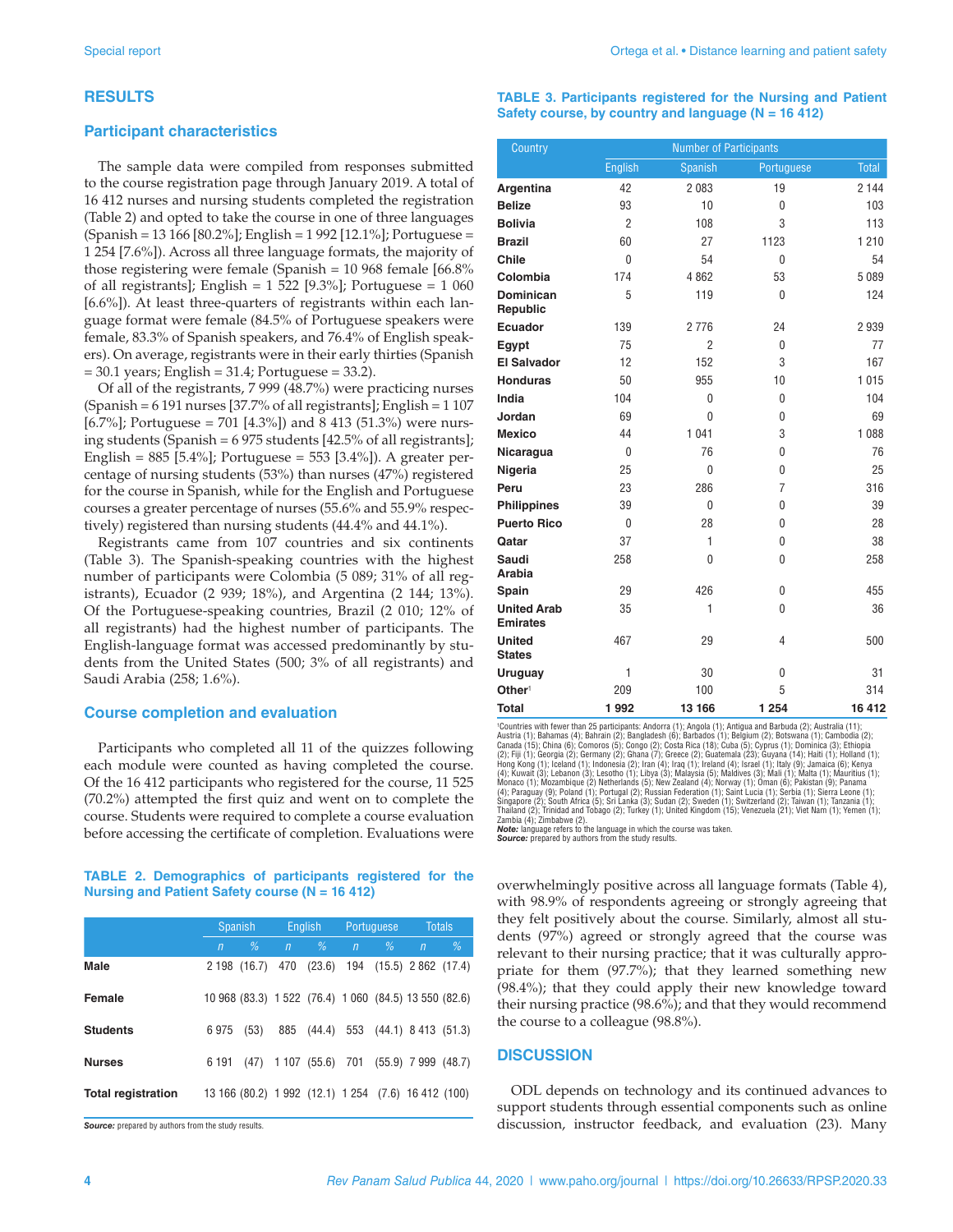#### **TABLE 4. Course evaluation (N = 11 525)**

| <b>Evaluation Items</b>                                                    |         | <b>Strongly</b><br>Agree 5 |                         | Agree 4 |                | Neutral 3 |                | Disagree 2 |            | <b>Stronaly</b><br>Disagree 1 |                | <b>No Answer</b><br>N/A |  |
|----------------------------------------------------------------------------|---------|----------------------------|-------------------------|---------|----------------|-----------|----------------|------------|------------|-------------------------------|----------------|-------------------------|--|
|                                                                            |         | $\%$                       | $\sqrt{n}$              | $\%$    | $\overline{n}$ | $\%$      | $\overline{n}$ | $\%$       | $\sqrt{n}$ | $\frac{9}{6}$                 | $\overline{n}$ | $\frac{9}{6}$           |  |
| My overall evaluation of the course is positive                            | 9 1 5 8 |                            | $(79.5)$ 2 239          | (19.4)  | 89             | (0.8)     | 5              | (0.04)     | 26         | (0.2)                         | 8              | (0.06)                  |  |
| I would recommend this course to a colleague                               | 9 2 7 9 |                            | $(80.5)$ 2 117 $(18.3)$ |         | 90             | (0.8)     | 10             | (0.1)      | 18         | (0.2)                         | 11             | (0.1)                   |  |
| The course material is presented effectively                               | 7894    | $(68.5)$ 3 199 $(27.8)$    |                         |         | 358            | (3.1)     | 28             | (0.2)      | 35         | (0.3)                         | 11             | (0.1)                   |  |
| The case studies and thinking questions stimulate interest in the material | 8 1 0 4 | $(70.3)$ 3 156 $(27.4)$    |                         |         | 225            | (2)       | 14             | (0.1)      | 16         | (0.1)                         | 9              | (0.1)                   |  |
| The material in the modules reflects the learning objectives of the course | 7996    |                            | $(69.4)$ 3 291          | (28.6)  | 204            | (1.8)     | 17             | (0.14)     | 9          | (0.1)                         | 8              | (0.06)                  |  |
| This course has challenged me to think                                     | 7802    | $(67.7)$ 3 266 $(28.3)$    |                         |         | 373            | (3.2)     | 46             | (0.4)      | 15         | (0.1)                         | 23             | (0.2)                   |  |
| The quizzes accurately assessed what I have learned in this course         | 7836    | (68)                       | 3 3 8 9                 | (29.4)  | 245            | (2.2)     | 24             | (0.2)      | 13         | (0.1)                         | 10             | (0.1)                   |  |
| The difficulty of the course was appropriate                               | 7 108   |                            | $(61.7)$ 3866           | (33.5)  | 463            | (4)       | 55             | (0.5)      | 18         | (0.2)                         | 16             | (0.1)                   |  |
| The course material was relevant to my nursing practice                    | 8 7 9 4 | $(76.3)$ 2 389             |                         | (20.7)  | 210            | (1.8)     | 61             | (0.5)      | 52         | (0.4)                         | 39             | (0.3)                   |  |
| The material was culturally appropriate to me                              | 8 2 4 6 | $(71.5)$ 3015              |                         | (26.2)  | 225            | (1.9)     | 18             | (0.2)      | 12         | (0.1)                         | 9              | (0.1)                   |  |
| I learned something new                                                    | 9039    | $(78.4)$ 2 310             |                         | (20)    | 149            | (1.3)     | 8              | (0.06)     | 11         | (0.1)                         | 8              | (0.06)                  |  |
| I am confident that I can apply what I have learned to my nursing practice | 9 2 3 3 | (80.1)                     | 2 1 3 2                 | (18.5)  | 120            | (1.1)     | 11             | (0.1)      | 9          | (0.1)                         |                | (0.1)                   |  |

*Source:* prepared by authors from the study results.

researchers propose that ODL's mixed-media courseware, in combination with traditional learning formats, can contribute to new learning opportunities, improved learning performance, and improved self-direction in professional education (9, 10, 23). These technologies, flexible formats and supports ensure that ODL learners can remain in their jobs and home countries; thus, the convenience offered by ODL is central to meeting the needs of adult learners, allowing them to work at any time, from any location, and at their own pace (24). One of the most encouraging results from the Nursing and Patient Safety course was the highly positive evaluations submitted by the participants. These results suggest that the Nursing and Patient Safety course's ODL format was an effective vehicle for imparting new knowledge, and that this knowledge was deemed by participants to be relevant, culturally-competent, and applicable to real-world professional health care environments in both developed and developing countries globally.

While all countries must address factors that contribute to poor health care systems, the major contributors to unsafe patient care in low-to-middle-income countries are understaffing, inadequate facilities, overcrowding, insufficient health care supplies, shortage of basic equipment, and poor hygiene and sanitation. According to the WHO, a study of adverse events and deaths in 26 low- and middle-income countries found that "the rate of adverse events was around 8%, of which 83% could have been prevented and 30% led to death" (2). Nurses are ideally placed to drive the safety and quality agenda of health care, particularly in low- and middle-income countries. However, studies have shown that nursing education programs inadequately equip students with the skills to mitigate patient safety issues; for example, according to Ball and Douglas (25), the most common factor associated with errors and patient safety is the lack of appropriate education. Thus, there is a growing

consensus within the health care community about the need to explicitly encourage patient safety instruction (26). The Nursing and Patient Safety course provides easily accessible, comprehensive, standardized instruction in the most important aspects of patient safety free of charge to any nurse or nursing student worldwide. Moreover, hospitals and nursing schools can integrate the course into their professional continuing education efforts or their school curriculums to address gaps in their own training or education platforms while broadening the reach and potential impact of the course.

Although little comprehensive research has been done comparing the benefits and pitfalls of institutional versus distance learning, there is universal agreement that access to learning, course flexibility, and student satisfaction are enhanced through distance learning processes and, in most cases, are cost-effective for the institution and economically beneficial for the student. Studies have shown that online education has benefitted an increasing number of students and increasingly diverse populations (27), and that ODL is as effective as the conventional in-house model (28). In a literature review of the effectiveness of online learning, Nguyen observes that 92% of ODL studies demonstrate similar or greater effectiveness than classic education models, with improved learning outcomes as documented by "test scores, student engagement with the class material, improved perception of learning and of the online format, stronger sense of community among students, and reduction in withdrawal or failure" (23). The standardization of study topics made possible by online instruction also benefits diverse student bodies. Because courses are designed and disseminated with standard templates, students at different learning levels and from different backgrounds and cultures are provided the same information. There is no variation in delivery, testing, or evaluation (28).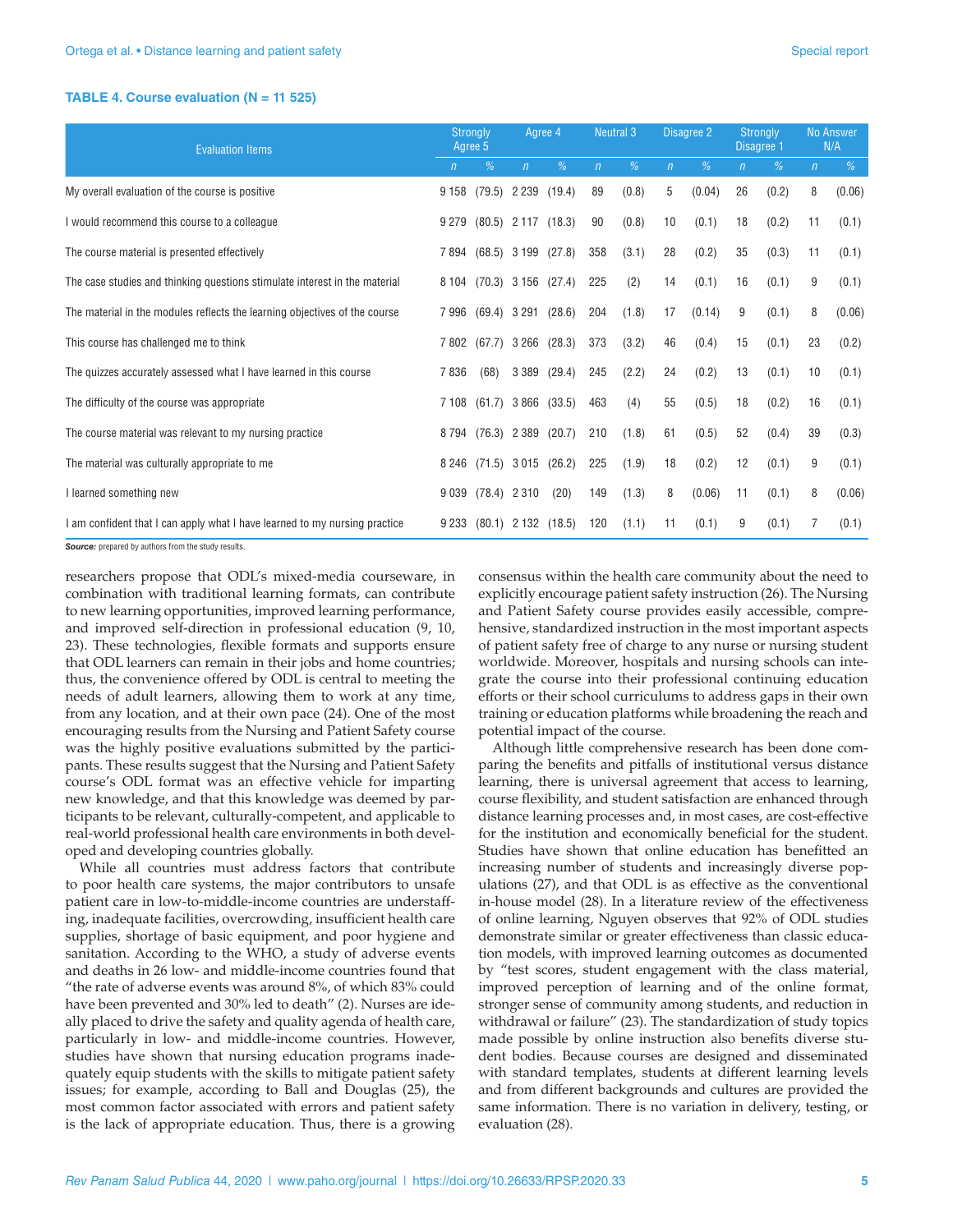The Nursing and Patient Safety course builds on the welldocumented effectiveness of ODL formats to increase patient safety awareness and knowledge in nurses and nursing students. Moreover, it shares the strengths and advantages of other ODL programs, including low cost, availability, accessibility, convenience, and flexibility, thus bringing much-needed instruction to populations and settings that may not have the resources to implement such instruction on their own.

#### **Conclusions**

The Nursing and Patient Safety course has been an overwhelming success since its implementation in 2012. Although we cannot establish a direct link between the course and the number of lives saved or complications mitigated, there is strong reason to believe it has contributed to the overall increase in patient safety awareness internationally, and especially in the developing world. The course's availability in three languages means it can be taken by nurses in diverse countries, and its ease of access and cost-free availability have contributed to its global reach. These encouraging results have led to great enthusiasm for the course; a second online patient safety course is in the initial stages of development, with a new set of modules planned for late 2020.

#### **Limitations**

This study is limited by its lack of a comparison group of nurses and nursing students exposed to the same patient safety content by a live instructor within a physical classroom setting. Thus, we cannot state whether such a group would have mastered the content more quickly or thoroughly, or whether they would have been more likely to achieve a 100% score on the module quizzes on their first try, as compared to the participants who completed the online Nursing and Patient Safety course. A future study might randomly assign participants to classroom or ODL versions of the same course to compare their effectiveness. However, we do feel confident in concluding that participants who completed the online course learned the material well enough to pass all of the quizzes at 100%, and that almost all of them rated the course positively. Importantly, in limited-resource environments where instructors and classrooms are not readily available, or in settings such as remote or rural areas where nurses and nursing students may find it difficult to attend classes, this ODL course provides a free, easily accessible opportunity to acquire standardized, comprehensive, culturally-competent knowledge on patient safety procedures and their applications in real-world clinical settings.

The disparity in the number of participants across the different language formats can likely be attributed to the method of course dissemination. As most of the contacts of PAHO,

INNAPS, and SONHS members are in Latin America, a majority of participants elected to take the Spanish version of the course. For future course iterations, efforts will be undertaken to make the course available in more countries.

Future research will focus on how to assess the effectiveness of the course more fully and how to improve our course format. Including a pre-test at the beginning of the entire course or prior to each module will help us to assess the knowledge participants gain as they proceed through the course. We also hope to identify factors that contribute to the success of ODL among nursing students, and well as the challenges they encounter. For example, we know that a sizable number of participants (4 887; 29.8%) who registered for the course did not complete it. Tudor Car et al. identify important challenges to the successful implementation of eLearning, including expense, limited Internet or technology resources at the organizational or individual levels, limited digital literacy in students, and lack of protected time for health care personnel to take ODL courses (29). It is possible that factors such as these – as well as a self-directed format that does not provide access to tutors, lack of time, or difficulty understanding the course content – presented insurmountable challenges. While we do not have data to help us understand why the participants in the current study did not finish the course, we can contact future participants to identify challenges and obstacles to course completion and how the course might be modified to address these.

Finally, we would like to explore why participants were motivated to take the course. We know that some were required to complete the course by their schools or hospitals, but we do not know the motivation of the others. Exploring participants' awareness of patient safety issues in their countries, as well as their perceived need for more instruction on this topic, can help us tailor our outreach to ensure the course is disseminated to the broadest possible population of nurses and nursing students, and to enhance its potential to improve patient safety throughout our hemisphere as well as globally.

**Author contributions.** All authors were key contributors to this paper. They conceived the original idea, collected data, analyzed the data, contributed to data analysis and/or wrote the paper. All authors reviewed and approved the final version.

**Conflicts of interest.** None declared.

**Funding.** None declared.

**Disclaimer.** Authors hold sole responsibility for the views expressed in the manuscript, which may not necessarily reflect the opinion or policy of the *RPSP/PAJPH* and/or the Pan American Health Organization (PAHO).

### **REFERENCES**

- 1. Monrouxe LV, Rees CE. Healthcare professionalism: improving practice through reflections on workplace dilemmas. Chichester, West Sussex: John Wiley & Sons; 2017. p.110.
- 2. World Health Organization. Patient safety: making health care safer [Internet]. Geneva: WHO; 2017 [Accessed 2018 Nov 29].

20 p. Available from: [http://www.who.int/iris/handle/10665/](http://www.who.int/iris/handle/10665/255507) [255507](http://www.who.int/iris/handle/10665/255507)

3. World Health Organization. Conceptual framework for the international classification for patient safety: version 1.1 [Final technical report]. Geneva: WHO; 2009 January. [Accessed 2020 February 28].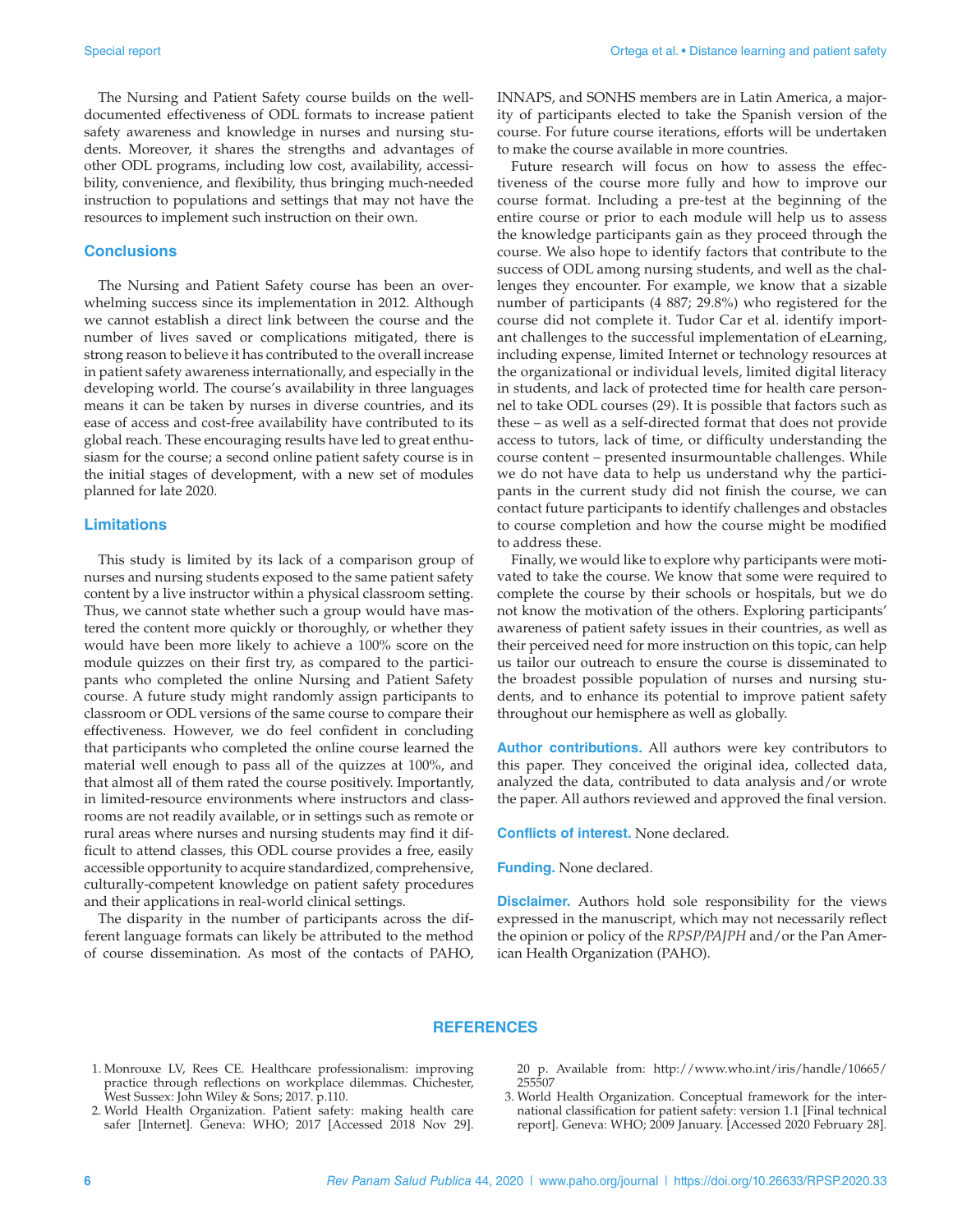Available from: [https://apps.who.int/iris/bitstream/handle/10665](https://apps.who.int/iris/bitstream/handle/10665/70882/WHO_IER_PSP_2010.2_eng.pdf) [/70882/WHO\\_IER\\_PSP\\_2010.2\\_eng.pdf](https://apps.who.int/iris/bitstream/handle/10665/70882/WHO_IER_PSP_2010.2_eng.pdf)

- 4. Institute of Medicine. To err is human: building a safer health system [Internet]. Washington, DC: The National Academies Press; 1999 Nov [cited 2018 Nov 29]. 312 p. Available from: [https://](https://pubmed.ncbi.nlm.nih.gov/25077248-to-err-is-human-building-a-safer-health-system) [pubmed.ncbi.nlm.nih.gov/25077248-to-err-is-human-building-a](https://pubmed.ncbi.nlm.nih.gov/25077248-to-err-is-human-building-a-safer-health-system)[safer-health-system](https://pubmed.ncbi.nlm.nih.gov/25077248-to-err-is-human-building-a-safer-health-system)/ doi: 10.17226/9728
- 5. World Health Organization. IBEAS: a pioneer study on patient safety in Latin America. Geneva: WHO; 2011. [Accessed 2020 Jan 7]. 16 p. Available from: [https://www.who.int/patientsafety/](https://www.who.int/patientsafety/research/ibeas_report_en.pdf) [research/ibeas\\_report\\_en.pdf](https://www.who.int/patientsafety/research/ibeas_report_en.pdf)
- 6. World Health Organization. Medication without harm Global patient safety challenge on medication safety [Internet]. Geneva: WHO; 2017 [Accessed 2020 Jan 7]. 16 p. Available from: [https://www.](https://www.who.int/patientsafety/medication-safety/medication-without-harm-brochure/en) [who.int/patientsafety/medication-safety/medication-without](https://www.who.int/patientsafety/medication-safety/medication-without-harm-brochure/en)[harm-brochure/en/](https://www.who.int/patientsafety/medication-safety/medication-without-harm-brochure/en)
- 7. Johnston BE, Lou-Meda R, Mendez S, Frush K, Milne J, Fitzgerald T, et al. Teaching patient safety in global health: lessons from the Duke Global Health Patient Safety Fellowship. BMJ Glob Health [Internet]. 2019 Jan [cited 2020 Jan 7]. Available from: [https://gh.bmj.](https://gh.bmj.com/content/4/1/e001220) [com/content/4/1/e001220](https://gh.bmj.com/content/4/1/e001220) doi: 10.1136/ bmjgh-2018-001220
- 8. Elmontsri M, Banarsee R, Majeed A. Improving patient safety in developing countries – moving towards an integrated approach. J R Soc Med. 2018;9(11):1-5. doi: 10.1177/2054270418786112
- 9. Alharbi HA, Almutairi AF, Alhelih EM, Alshehry AS. The learning preferences among nursing students in the King Saud University in Saudi Arabia: a cross-sectional survey. Nurs Res Pract. 2017;2017:3090387. doi: 10.1155/2017/3090387
- 10. Irinoye O, Ayamolowo S, Tijnai OK. Part-time undergraduate nursing students' perception and attitude to ICT supports for distance education in nursing in Nigeria. Malaysian Online Journal of Educational Technology. 2016;4(2):8-21.
- 11. Colella CM, Rota MJ, Beery T. An interprofessional approach to a distance learning dilemma. Journal of Teaching and Learning with Technology. 2015;4(1):64-8.
- 12. Gaupp R, KÖrner M, Fabry G. Effects of a case-based interactive e-learning course on knowledge and attitudes about patient safety: a quasi-experimental study with third-year medical students. BMC Med Educ. 2016;16:172. Available from: [https://bmcmede](https://bmcmededuc.biomedcentral.com/articles/10.1186/s12909-016-0691-4)[duc.biomedcentral.com/articles/10.1186/s12909-016-0691-4](https://bmcmededuc.biomedcentral.com/articles/10.1186/s12909-016-0691-4) doi: 10.1186/s12909-016-0691-4
- 13. KIT Royal Tropical Institute [Internet]. Amsterdam: KIT Royal Tropical Institute; c2019-2020. Rebuilding disrupted health systems – developing context-specific strategies for health care policies, implementation and governance (e-learning) (RDHS-E); [cited 2020 Jan 23]. Available from: [https://www.kit.nl/study/course/](https://www.kit.nl/study/course/rebuilding-disrupted-health-systems-developing-context-specific-strategies-health-care-policies-implementation-governance-e-learning-rdhs-e) [rebuilding-disrupted-health-systems-developing-context-specific](https://www.kit.nl/study/course/rebuilding-disrupted-health-systems-developing-context-specific-strategies-health-care-policies-implementation-governance-e-learning-rdhs-e)[strategies-health-care-policies-implementation-governance-e](https://www.kit.nl/study/course/rebuilding-disrupted-health-systems-developing-context-specific-strategies-health-care-policies-implementation-governance-e-learning-rdhs-e)[learning-rdhs-e/](https://www.kit.nl/study/course/rebuilding-disrupted-health-systems-developing-context-specific-strategies-health-care-policies-implementation-governance-e-learning-rdhs-e)
- 14. Rouleau G, Gagnon M, Côté J, Payne-Gagnon J, Hudson E, Dubois C, et al. Effects of e-learning in a continuing education context on nursing care: systematic review of systematic qualitative, quantitative, and mixed-studies reviews. J Med Internet Res. 2019;21(10):e15118. Published 2019 Oct 2. doi:10.2196/15118
- 15. Ballman K, Garritano N, Beery T. Broadening the reach of standardized patients in nurse practitioner education to include the distance learner. Nurse Educ. 2016;41(5):230-3.
- 16. Merrill EB. Integrating technology into nursing education. ABNF J. 2015;26(4):72-3.
- 17. Neville V, Lam M, Gordon CJ. The impact of eLearning on health professional educators' attitudes to information and communication technology. J Multidiscip Healthc. 2015(8):75-81. Published 2015 Jan 29. doi:10.2147/JMDH.S74974.
- 18. Graber J. Comparison of face-to-face and distance learning teaching modalities in delivering therapeutic crisis management skills. Paper presented at: STTI 26<sup>th</sup> International Nursing Research Congress; 2015 Jul. 23-27; San Juan, PR.
- 19. Hampton D, Pearce PF. Student engagement in online nursing courses. Nurse Educ. 2016;41(6):294-8.
- 20. Hampton D, Pearce PF, Moser DK. Preferred methods of learning for nursing students in an on-line degree program. J Prof Nurs. 2017;33(1):27-37.
- 21. Kurucz S, Rietze L, Lim A, Swamy M. Web-based learning: a bridge to meet the needs of Canadian nurses for doctoral education. Canadian Journal of Higher Education. 2015;45(1):37-47.
- 22. Lahti M, Hatonen H, Valimaki M. Impact of e-learning on nurses' and student nurses' knowledge, skills, and satisfaction: a systematic review and meta-analysis. Int J Nurs Stud. 2014;51(1):136-49.
- 23. Nguyen T. The effectiveness of online learning: beyond no significant difference and future horizons. Merlot Journal of Online Learning and Teaching. 2015;11(2):309-19.
- 24. Mantas J, Hasman A. IMIA educational recommendations and nursing informatics. In: Murphy J, Goossman W, Weber P, eds. Forecasting Informatics Competencies for Nurses in the Future of Connected Health. Proceedings of the Nursing Informatics Post Conference; 2016 Jun; Geneva, Switzerland. Amsterdam: IOS Press; 2017.
- 25. Ball MJ, Douglas JV. Redefining and improving patient safety. Methods Inf Med. 2002;41(4):271-6.
- 26. Davies AE, Amewonye F, Gross J. The role of distance learning in BSc nursing education. West African Journal of Nursing. 2015;26(1):36-51.
- 27. Skiba DJ. On the horizon: implications for nursing education. Nurs Educ Perspect. 2015;36(4):263-6.
- 28. Clark M, Julmisse M, Marcelin N, Merry L, Tuck J, Gagnon AJ. Strengthening healthcare delivery in Haiti through nursing continuing education. Int Nurs Rev. 2015;62(1):54-63.
- 29. Tudor Car L, Kyaw BM, Atun R. The role of eLearning in health management and leadership capacity building in health system: a systematic review. Hum Resour Health. 2018;16(44):1-9. Published 2018 Sep 3. doi:10.1186/s12960-018-0305-9

Manuscript received on 8 September 2019. Revised version accepted for publication on 3 February 2020.